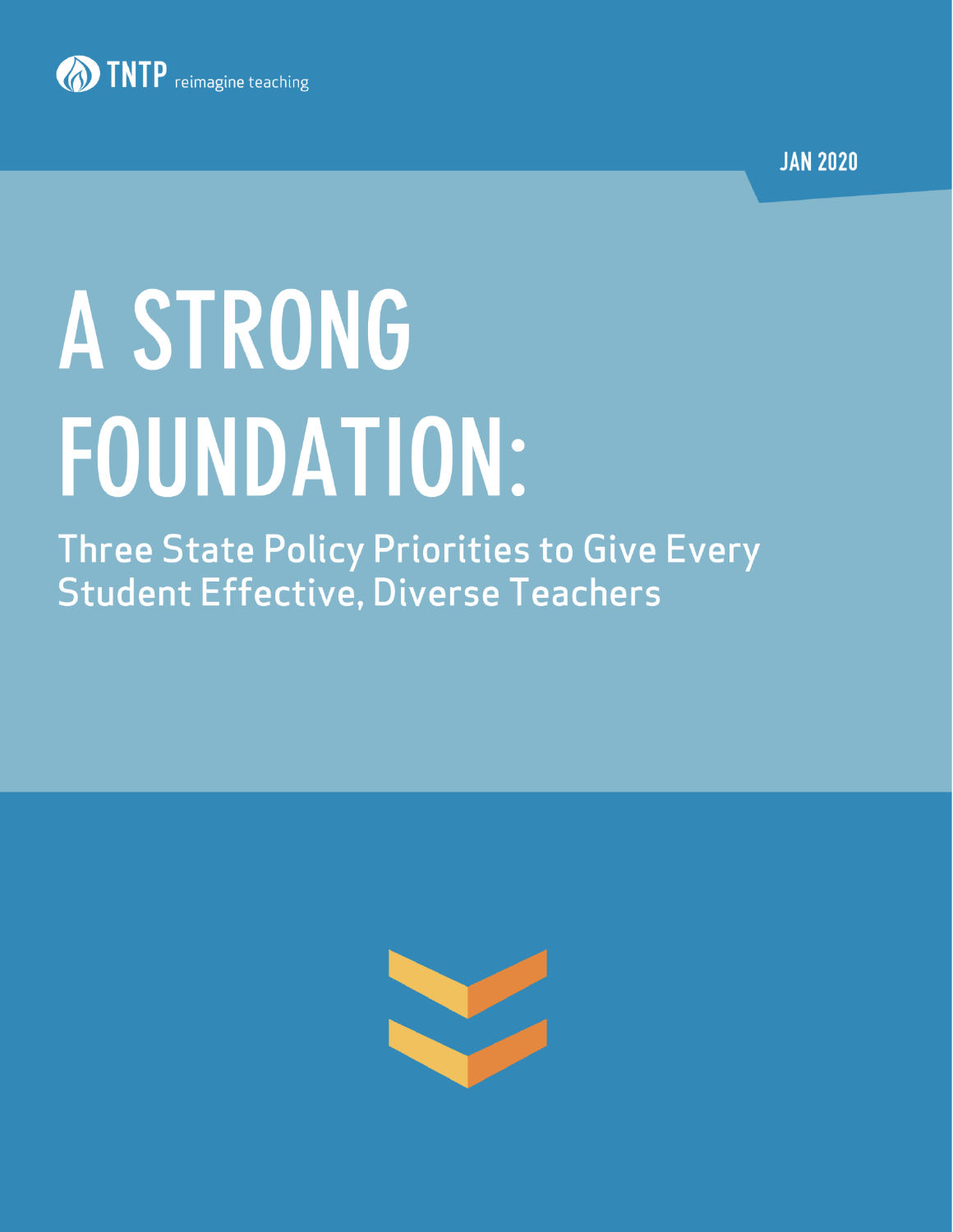

# **Introduction**

Finding and keeping great teachers is the most important thing schools can do for their students. It's one of the most consistent takeaways from education research over the last two decades—yet school systems across the country continue to struggle with teacher recruitment and retention.

A shortage of teachers in key subjects and a failure to even identify—much less retain—highly effective teachers leaves many districts in an annual scramble to fill teaching vacancies before the first day of school, often without good information on their new teachers' performance or a strategy to improve it. Teacher preparation programs often exacerbate the problem by failing to train enough teachers in the grades and subject areas their local districts and students need most—and by certifying too many teachers who aren't ready to help students learn. On top of it all, the current approach to teacher training and hiring has created a teacher workforce that's far less ethnically and racially diverse than the student population in all 50 states—a gap that's only growing, with real consequences for all students, but especially students of color.

Together, these challenges fuel the stubborn inequities that affect millions of students every single day. Students who've traditionally been shortchanged by our education system—students of color, living in poverty, with disabilities, or who are still learning English—are the least likely to get effective teachers when they're in short supply, making it even harder for them to catch up if they fall behind academically.

While decisions about which teachers to hire and retain ultimately remain at the local level, state governments have a crucial and underappreciated role to play in building the teaching workforce our students need. Without access to the right data, preparation programs and school systems will struggle to match the supply and demand for new teachers. Without certification policies that prioritize skill and student impact over paper credentials, too many talented people will be shut out of the teaching profession even as teachers without the right skills are welcomed in. And without a forceful nudge to prioritize teacher diversity, many teacher preparation programs simply won't.

Governors, state legislators, and state education departments are uniquely positioned to provide all these things. But many aren't sure where to start or default to short-term, hastily implemented new programs that fail to address the root causes of the challenges they face year after year. We wrote this issue brief to help make the path to an effective, stable, and diverse teacher workforce clearer for state policymakers and advocacy organizations.

Below, we highlight three priorities—strengthening teacher pipelines, improving certification rules, and diversifying the teacher workforce—that can form the strong foundation of a teacher policy agenda in any state. We started by looking for publicly available teacher preparation and teacher workforce data in all 50 states. Then we took a closer look at eight diverse, data-rich states to get a more complete picture of the way policies may be interacting, and to understand the specific challenges each state is currently facing. At the same time, we conducted a literature review focused primarily on peer-reviewed research from the past decade, to identify major findings about the ways specific policies can affect the teacher workforce and student outcomes.

We offer recommendations—based on this analysis and our two decades of experience working on teacher pipeline challenges at all levels of the system—that address the critical challenges so many states face as they head into the 2020 legislative session and beyond. Policymakers can read the issue summaries, use the suggested questions to analyze their current policies, and find ideas in the case studies and profiles of other states. Advocacy organizations can learn about these issues and best practices in other states to start conversations and begin organizing around key policy changes.

Many of the solutions we offer have been talked about for years but are rarely implemented. All are relatively simple, politically feasible, and rooted in research. We offer them not as a substitute for more resource-intensive ideas that could support teacher recruitment and retention—such as dramatically increasing teacher salaries—but to highlight important policies states can adopt right away that will maximize the equity and the impact of their investments in public education.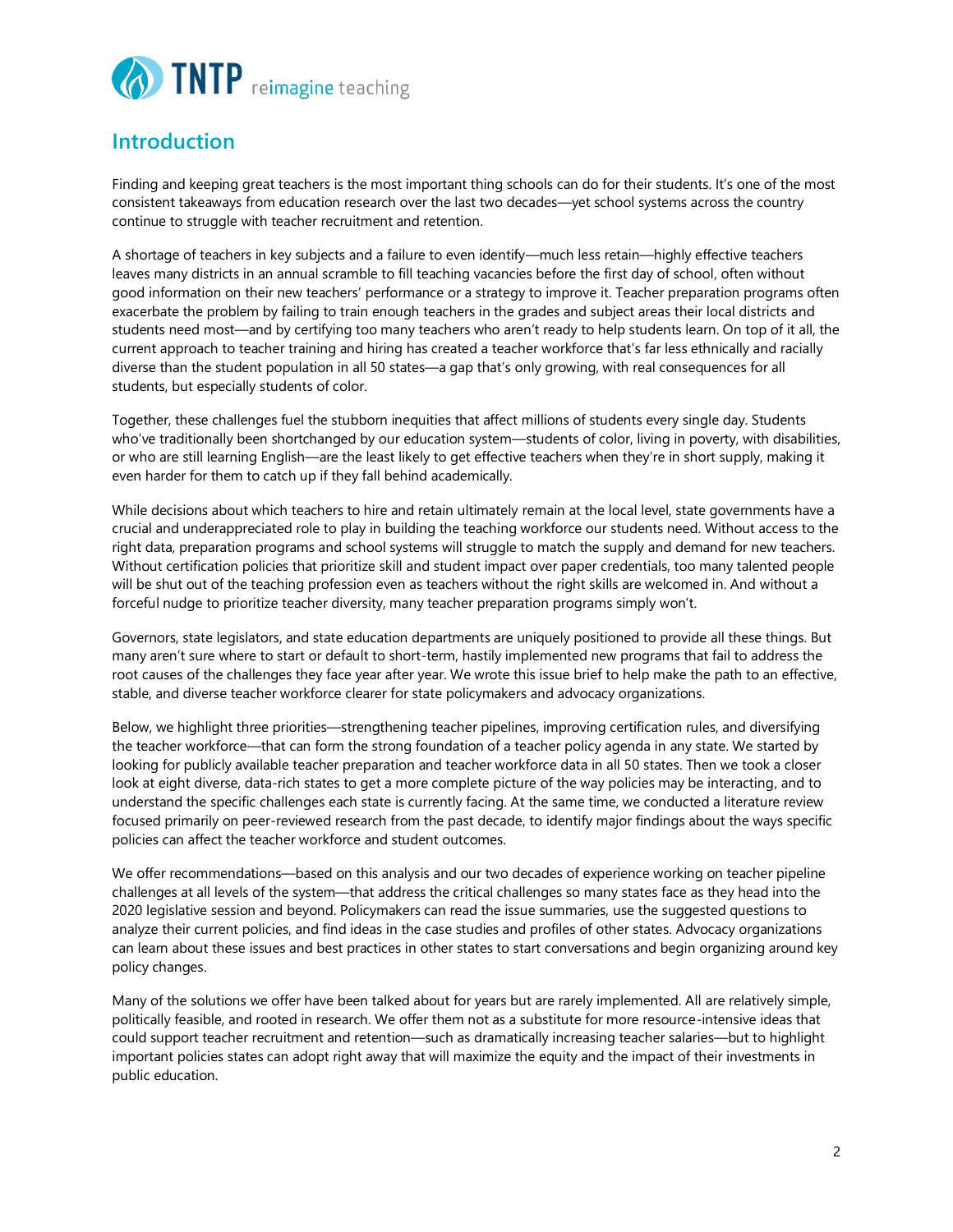

Ultimately, we hope this brief reinforces the enormous influence states have over the size and quality of their teacher workforce—and inspires more state leaders to use it wisely.

# **Priority 1: Strengthen teacher pipelines to meet the actual needs of districts and students, especially in hard-to-staff subjects, schools, and regions.**

Every year, urban and rural districts across the country scramble to hire teachers in time for the first day of school. These teacher shortages exist across subjects, schools and regions—in fact, they exist in all fifty states. In some states, that means too few high school math and science teachers, and in others, vacancies are most pronounced at highpoverty schools or in rural areas.

To respond, districts typically invest in increasing the number of applicants through urgent, last-minute recruiting campaigns, or by shuffling existing staff and school schedules to accommodate the incoming class of students. Many end up opening the year with large numbers of substitute teachers leading classrooms, with devastating effects on millions of students. But in cities and states across the country, teacher shortages are less about the overall number of teacher applicants than a mismatch between supply and demand. Teacher preparation programs produce too many teachers who teach certain subjects or who want to work in choice schools or districts, but not enough who teach high-need subjects or are willing to work in urban, rural, and hard-to-staff schools—leading to perennial shortages. For example, if local teacher preparation programs aren't producing enough teachers in high school chemistry, finding teachers in that subject will be a challenge every year—and, without intentional planning, too few will sign on to teach in the schools where they're needed most. When schools and districts fail to retain their effective teachers, they exacerbate these problems even further.

States can help districts address this challenge by facilitating data sharing around teacher staffing needs, incentivizing local partnerships, and supporting teacher retention.

## Questions to Ask

- Are teacher preparation programs aware of the needs of districts/CMOs for teachers in particular grades and subjects, both now and what is anticipated in the future—and are they adjusting their practices accordingly?
- Are neighboring districts/CMOs collaborating on how to fulfill needs for teachers in particular grades and subjects?
- Do districts/CMOs know which preparation programs are providing the most teachers?
- Does the state regularly gather and share actionable data on needs for teachers in particular grades, subjects and regions?
- Do districts/CMO's effectively identify their highly effective teachers, and, if so, at what rate are they retained within and across schools and districts?

Chicago Public Schools (CPS) knows the district can't reach its goals without its partners at local teacher preparation programs. "There is already a lot of alignment on values," says CPS Chief Talent Officer Matt Lyons. "It's just a matter of engaging and working together."

For example, CPS has dramatically increased the number of teachers hired in the hardest-to-staff schools in the district, which they call Opportunity Schools. That couldn't have happened without strong partnerships with teacher preparation programs, including Northeastern Illinois University, Illinois State University, and Michigan State University. Further, the universities give teachers the skills they need to succeed in CPS, as well as communicate how valuable the work can be; CPS helps new teachers navigate the system and works with principals to find a school placement that's a great fit. "We want candidates to be successful," Lyons adds. And with these partnerships in place, more students will reap the benefits.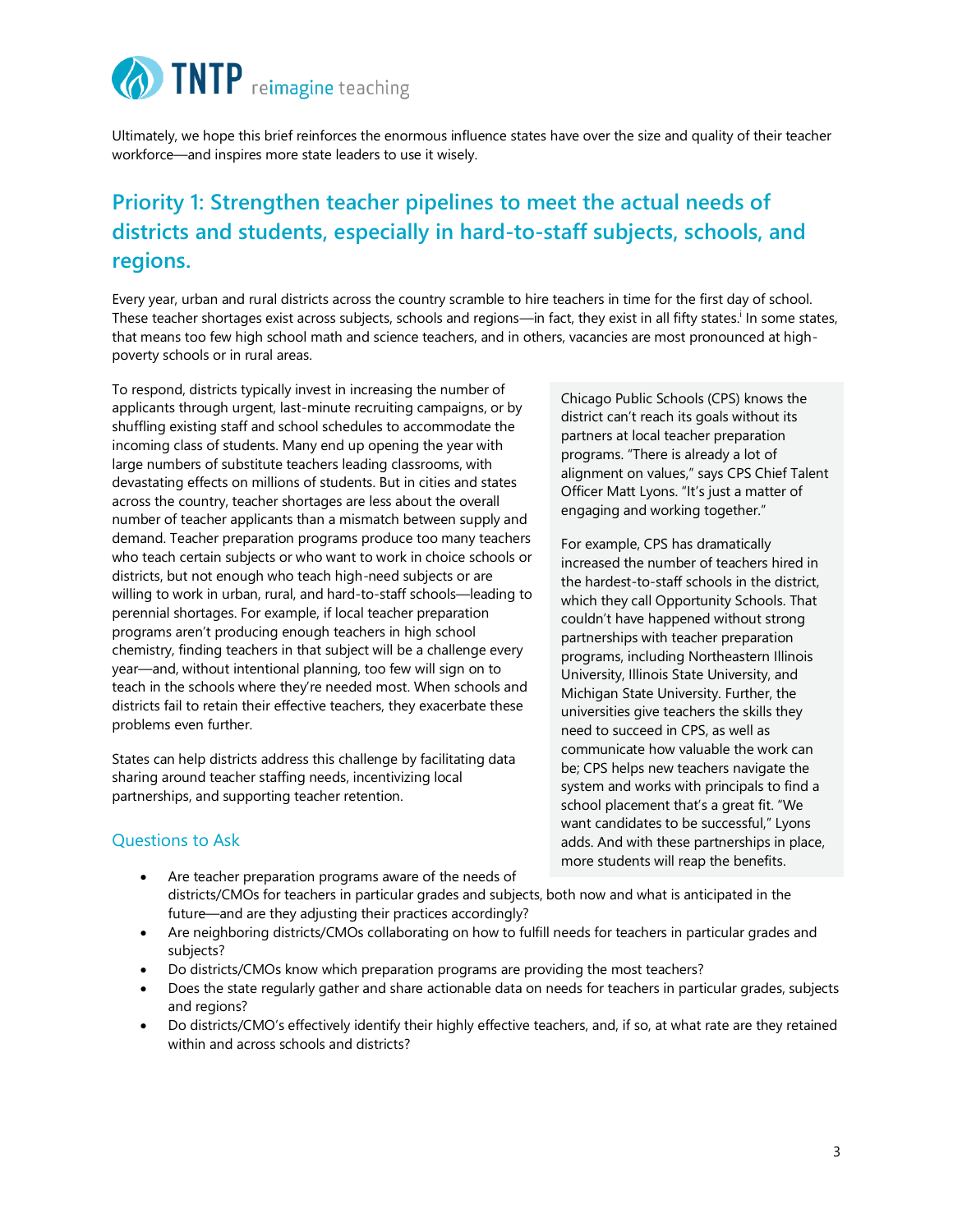

## Recommended Strategies

#### **Collect and share data on vacancies and connect it to teacher preparation data.**

Simple data sharing and transparency is a critical first step for solving this problem. States should collect information on their teacher preparation programs, teacher characteristics, and vacancies, and ensure they are sharing the data they collect with districts and other stakeholders. District-level data is especially useful, but even statewide trends can help draw attention to pressing issues and encourage collaborative problem-solving among districts and teacher preparation programs.

*The Tennessee Higher Education Commission publishes an [annual academic supply and occupational demand](https://www.tn.gov/content/dam/tn/thec/bureau/research/other-research/supply-demand/2019%20Academic%20Supply%20and%20Occupational%20Demand%20Report.pdf)  [workforce report,](https://www.tn.gov/content/dam/tn/thec/bureau/research/other-research/supply-demand/2019%20Academic%20Supply%20and%20Occupational%20Demand%20Report.pdf) which includes all data from several sectors, including education. The report breaks out educators by certification area, showing annual statistics related to teacher production, projected demand, and number of candidates per opening.* 

*The Governor's Office of Student Achievement in Georgia publishes an annua[l K-12 Teacher and Leader](https://gosa.georgia.gov/research-evaluation-auditing/research-reports)  [Workforce Report](https://gosa.georgia.gov/research-evaluation-auditing/research-reports) that analyzes workforce, production, retention, and retirement patterns for K-12 teachers and leaders from the previous school year. It also contains data on educator demographics, placements, and education level and connects teacher production data (which includes preparation program employment outcomes) to supply and demand.* 

#### **Empower local leaders to solve challenges by incentivizing strong partnerships between districts and teacher preparation programs.**

Districts and teacher preparation programs rely on one another. Teacher preparation programs need both student teaching placements and job prospects for their students; districts need a steady supply of quality educators in their classrooms. By building strong, intentional partnerships, districts and teacher preparation programs can both meet their respective organizational needs and help ensure that all students have access to effective teachers. As Education First describes in [a 2018 report,](https://education-first.com/partnering-on-prep/) there are concrete steps that both districts and teacher preparation programs can take to build these partnerships. While that local work is foundational, states can and should incentivize and support partnership development in order to close the gap between supply and demand.

*In Massachusetts, [partnerships](http://www.doe.mass.edu/edprep/partnerships/) are one of the seven domains on which teacher preparation programs are evaluated during their continuing approval process. Programs are required to submit evidence that they, among other things, respond to the needs of district schools, and that partners improve the experience for preparation candidates and contribute to the programs' continuous improvement efforts.*

*Louisiana makes partnerships [a precondition for certain targeted funding](https://www.louisianabelieves.com/docs/default-source/teaching/believe-and-prepare---full-preparation-in-rural-communities-rfa.pdf?sfvrsn=4) under the [Teacher Incentive Fund](https://www.louisianabelieves.com/docs/default-source/teaching/teacher-incentive-fund-toolkit-september-2017.pdf?sfvrsn=8) grant. The state is using this funding to [support "Grow Your Own" pilots](https://www.louisianabelieves.com/docs/default-source/teaching/2017-believe-and-prepare-rural-report.pdf?sfvrsn=6) in rural schools, led by districts, in an effort to ensure access to high quality teacher preparation for all candidates, providing rigorous pathways to the classroom where multiple options might not currently exist.* 

*[US PREP](https://www.usprepnationalcenter.com/), based at Texas Tech University, pioneered a new model for creating authentic partnerships between teacher preparation and school districts, with a focus on teacher preparation and student success. The first cohort of partnerships have been in place since 2015 in five states, including Missouri, Tennessee, and Texas, and are already producing innovations that support the training and growth of new teachers.*

#### **Incentivize great teachers to remain in the classroom.**

Teacher shortages are typically considered a failure of teacher hiring and recruitment methods. But districts can also prevent shortages and ease the burden on their teacher pipelines by increasing the retention of effective teachers. At a minimum, states should ensure policy allows districts the flexibility to design and implement teacher leadership roles, such as [Public Impact's Opportunity Culture](https://www.opportunityculture.org/) model. States should also consider applying existing financial incentives to high-performing teachers, so they're more likely to stay in their schools. Besides higher salaries, these targeted programs could include retention bonuses and student loan forgiveness programs.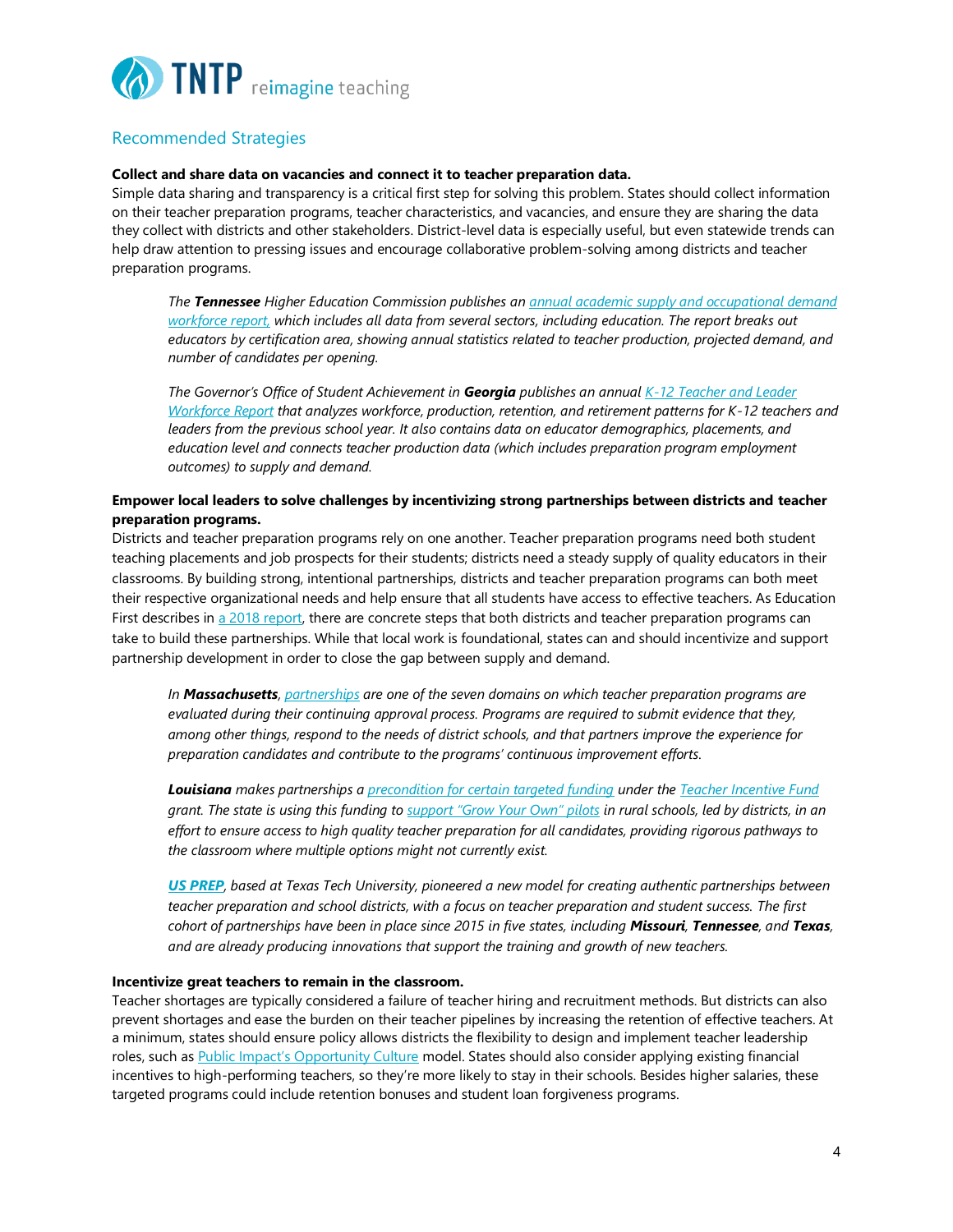

*In 2019, Texas passed histori[c school finance legislation](https://tea.texas.gov/About_TEA/Government_Relations_and_Legal/Government_Relations/House_Bill_3) that, among other things, increased per-student funding with a mandate to use some of those funds to increase teacher salaries across the board, giving priority to teachers with more than five-years' experience. The bill also included a Teacher Incentive Allotment, which provides funding for LEAs to designate and pay high performing teachers based on a statewide system, with additional money available if those teachers work in rural and/or high-need schools.*

*In 2013, Tennessee piloted a [retention bonus program](https://www.eurekalert.org/pub_releases/2019-02/uog-str022019.php) for highly effective teachers in lower performing or hard to staff schools. Multiple studies reported that the program was successful in both retaining teachers and improving student achievement in subsequent years as a result of the high quality teachers continuing to teach at the school.ii LEAD, a Tennessee-based charter management organization, recently started its own retention bonus program, offering \$5,000 to teachers who stay at their schools for more than two years.*

# **Priority 2: Make teacher certification count by supporting development and prioritizing effectiveness over paper credentials.**

Teacher effectiveness is the most important in-school factor affecting student achievement. Yet far too many new teachers struggle when they enter the classroom—and since those teachers are more likely to teach the students who most need great teachers, it exacerbates inequities in our education system.

Of course, teaching is a challenging profession. But teacher certification programs can do more to ensure that new teachers hit the ground running on their first day in the classroom, by offering stronger opportunities to practice and doing a better job screening out candidates who aren't demonstrating effectiveness with students. This matters: in addition to students having better teachers, early-career effectiveness is a strong predictor of teacher retention.<sup>iii</sup> To support this, states should ensure that teacher preparation programs are giving new teachers the kind of practice they need to be successful, and also consider whether their certification requirements are truly encouraging effective teaching.

## Questions to Ask

- Has your state laid out a coherent and compelling vision for great teaching?
- Do state certification requirements effectively screen for the elements of effective teaching determined by your state, or are they based on proxies that don't have a connection to teaching ability?
- Do districts know who their most effective teachers are by school or subject? Do they have the data and capacity to track the effectiveness of teachers from particular preparation programs?
- Are any best practices for clinical experiences reflected in the state's minimum requirements for clinical experiences?

"New teachers need real-world experience engaging with children of the same population they are going to serve. . . Verbal or written descriptions of a day in the life of a high-poverty school cannot make up for actually being there."

"Learning to teach is like a sport; studying a sport, no matter for how long, is no substitute for practice."

- Placido Gomez, pre-calculus teacher and Teach Plus Teaching Policy Fellow via **[TribTalk](https://www.tribtalk.org/2017/03/10/teacher-preparation-is-critical-in-texas-classrooms/)** 

## Recommended Strategies

**Focus clinical experience requirements on design elements, like mentors and placements.**

Teacher preparation and certification programs should expose teacher candidates to students and classrooms as early and as often as possible. The most significant of these experiences, clinical placements or "student teaching," provide critical practice and training, an opportunity for a prospective teacher to be evaluated, and a potential pathway to a full-time teaching position. But some teacher preparation programs place student teachers haphazardly, especially when the only requirement for such experiences is focused on quantity—the amount of time in front of students instead of the quality of the experience, including the effectiveness of the mentor teacher and the school's curricular alignment. This can lead to a poor clinical experience and, ultimately, to teachers who are not as prepared for the first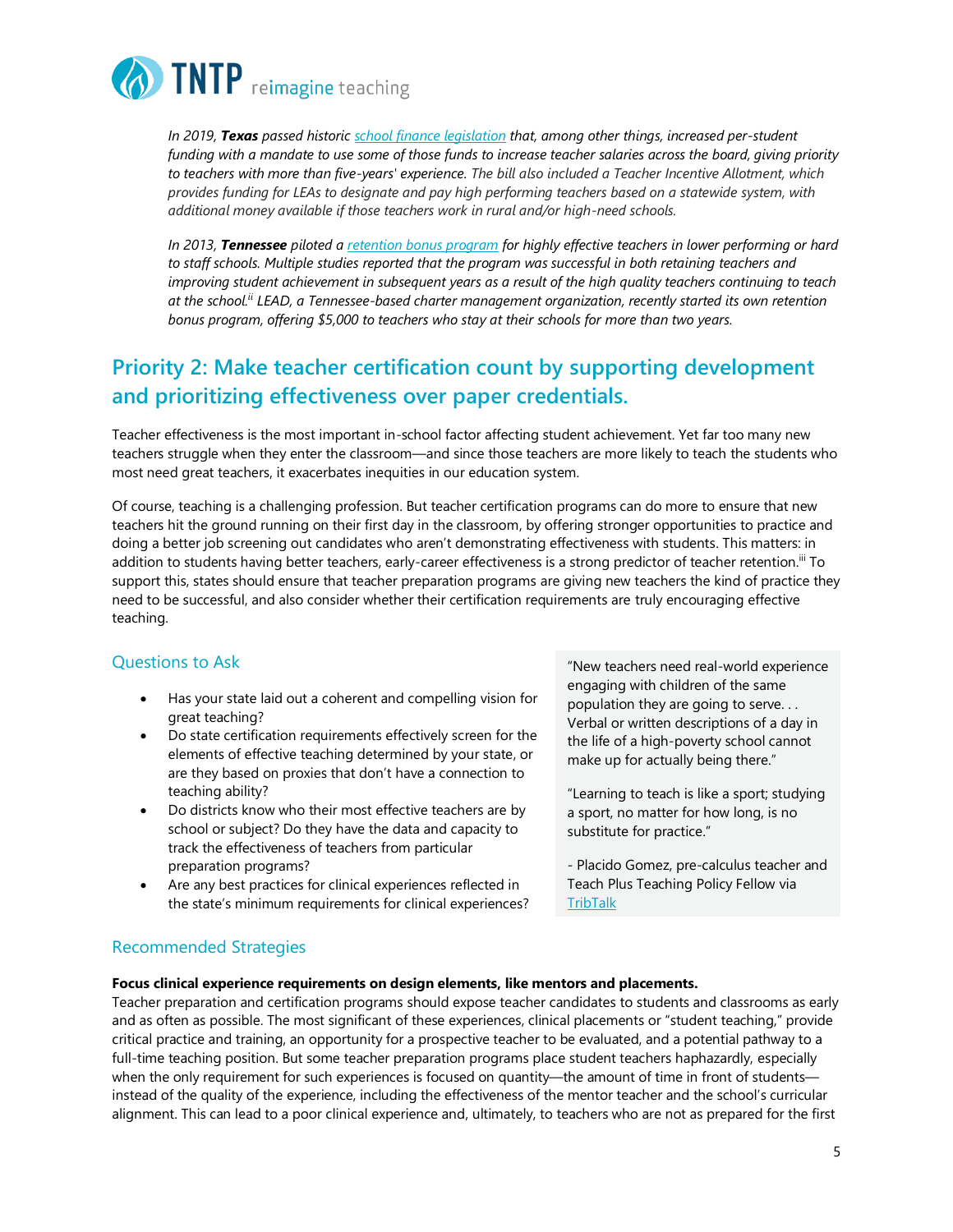

day of school as they could be. Additionally, teacher preparation programs can intentionally place student teachers in hard-to-staff schools to encourage them to work there after graduation. Multiple studies have connected specific types of student teaching to future effectiveness, including experience in a school with a similar student demographic as their current school,<sup>iv</sup> and experience in the same grade or subject area they go on to teach.<sup>y</sup>

*Some states, including [Texas](http://ritter.tea.state.tx.us/sbecrules/tac/chapter228/ch228.html) and [Missouri](https://dese.mo.gov/sites/default/files/Initial-Field-Clinical-Experiences.pdf), require that candidates be assigned to a mentor teacher who is an experienced, accomplished educator currently certified in the same certification category as the candidate. Mentors must commit to supporting the candidate throughout their clinical experience in areas such as planning, instruction, assessment, and community engagement. Field supervisors are also required to conduct formal observations and feedback conversations with candidates multiple times throughout their clinical experience.* 

*California requires that all clinical experiences includ[e formal observations and evaluation,](https://www.ctc.ca.gov/docs/default-source/educator-prep/pdf/clinical-practice-guidance.pdf?sfvrsn=8) and placements must consider a school's curricular alignment and the diversity of its student body.*

#### **Replace certification requirements that don't consistently predict effectiveness with actual evidence of performance in the classroom.**

Teacher certification requirements exist to ensure that all teachers have the skills they need to help students learn. Yet, in most states, teacher certification requirements are based on proxies for effectiveness, such as standardized tests. Proxies aren't necessarily a bad thing if they accurately measure the things they are standing in for. But standardized tests for teacher certification are weak predictors of teacher effectiveness.<sup>vi</sup> Instead of relying so heavily on these tests, states should set clear expectations for what great teaching looks like and ground their certification requirements in whether teachers are actually meeting that bar—primarily using observations and evidence of student learning. These measures don't have to include or be limited to standardized test scores: observations and student surveys can provide valuable information about student engagement, the amount of time they spend on rigorous and relevant work, and whether they feel confident in their ability to grow.

*Massachusetts recently piloted its own practice-based performance assessment of teaching skills called the Massachusetts Candidate Assessment of Performance (CAP). The assessment is taken during a candidate's student teaching placement, aligned to the evaluation system for fully certified educators, and is a requirement for teacher preparation program completion. An [October 2019 research study](https://caldercenter.org/publications/clinical-experience-classroom-assessing-predictive-validity-massachusetts-candidate) found that candidate performance on CAP predicts in-service summative performance evaluations in their first year of teaching after program completion, and that there is stronger alignment between teacher in-service performance and CAP than the state's traditional licensure exams.*

# **Priority 3: Make diversifying the teacher workforce a priority.**

A growing body of research shows that all students benefit from having teachers of color. Students who demonstrate higher levels of engagement and achievement<sup>vii</sup> while also experiencing cross-cultural social interactions can be inoculated against harmful stereotypes. For students of color, the effects are even stronger. Students with teachers who share their race are less likely to be suspended, more likely to be referred to gifted and talented programs, and more likely to complete high school and go to college. Yet, in most states, there is a huge ethnic and racial diversity gap between students and teachers. Nationally, 53% of students are people of color, in yet 80% of teachers are White.<sup>ix</sup> Further, 40% of all public schools don't have a single teacher of color. $x$ 

It is worth highlighting that, despite what we hear others suggesting, increasing teacher diversity doesn't require us to lower standards. In fact, there are an enormous number of Black and Latinx college graduates, and other graduates of color, who'd be perfectly qualified to pursue teaching, but do not—a number exacerbated by the disproportionate share of teachers of color who leave the profession every year. The problem is that preparation programs and schools are not doing the work to recruit and retain these teachers—meaning students are missing out on being taught by thousands more outstanding teachers of color every year. The problem is not a lack of talented prospective teachers of color, but a lack of commitment to diversity among too many leaders in the education field.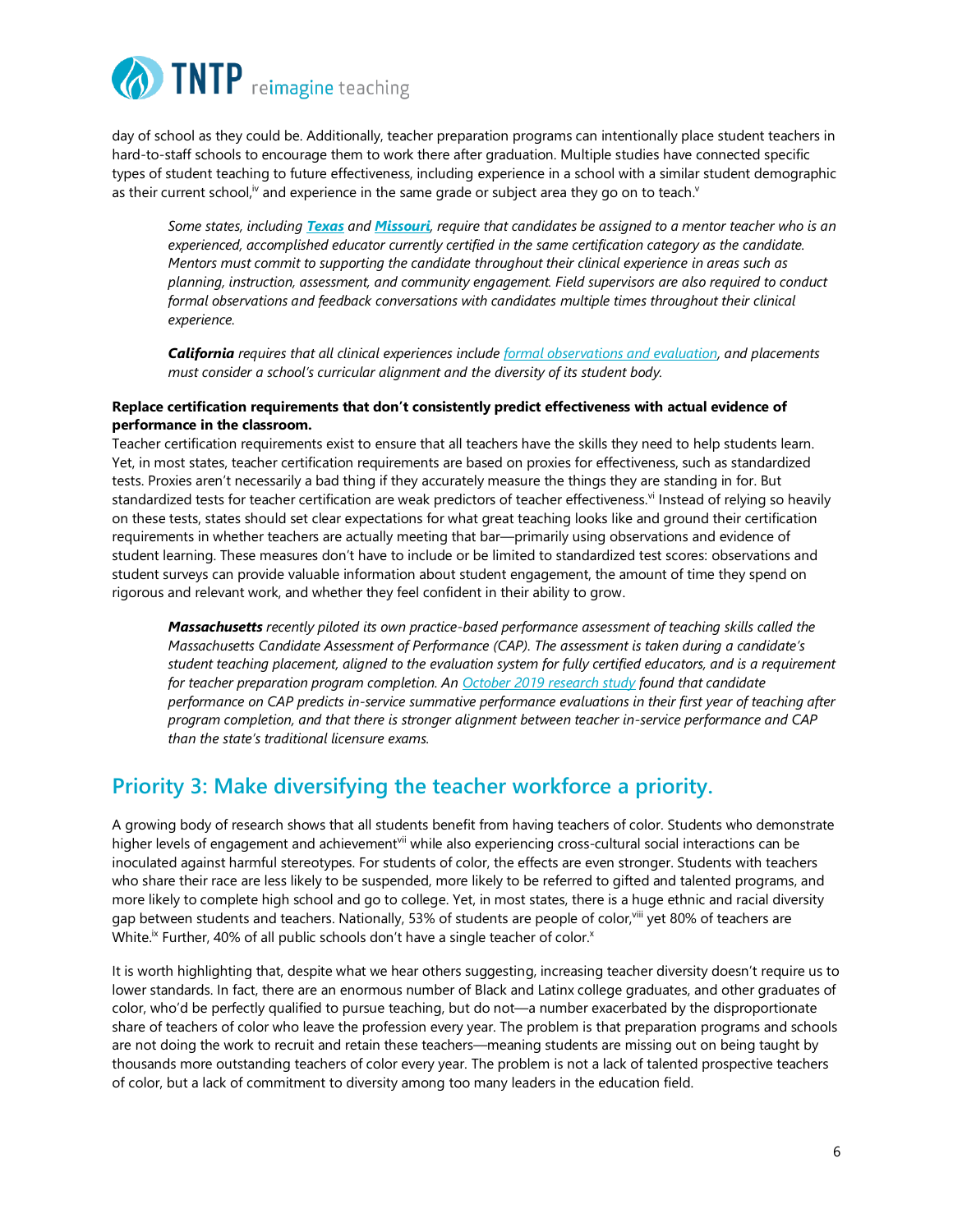

Many districts and teacher preparation programs across the country are already working on fixing this problem. By setting explicit diversity goals, interrogating barriers to recruiting and retaining high performing teachers of color, and providing meaningful financial incentives, states can support these efforts.

## Questions to Ask

- How many teachers of color are in your state? How are they distributed? How does that compare to student demographics?
- What are the demographics of your state's individual teacher preparation programs? How does that compare to the demographics of the student population on that campus or in the district?
- Can you determine whether there are ethno-racial disparities in program persistence or completion, or in the percentage of effective teachers who are retained?
- Are any existing policies serving to exclude promising candidates of color, or accelerating the attrition of effective ones? Has your state undertaken this analysis?

## Recommended Strategies

#### **Set goals and be transparent about diversity at every stage of the teacher pipeline: preparation, hiring, and retention.**

Requiring transparency about the current state of teacher diversity and setting clear goals for the future is an important first step. Title II of the Higher Education Act requires teacher preparation programs to report on the diversity of program enrollees, but not completers. In addition to adding persistence and completion measures for preparation programs to their in-state reporting, states could add teacher diversity to their Every Student Succeeds

When Kiara Wynder was a child growing up in Baltimore, she didn't think she could become a teacher. "I'm Black, and there were so few teachers who looked like me," she recalls. "It just didn't seem possible."

But after 7 years as a paraeducator, she successfully applied to the Baltimore City Teacher Residency. And today she is a kindergarten teacher at Harford Heights Elementary School, just five minutes from where she grew up.

Ms. Wynder knows that having a teacher of color makes a difference for her students regardless of their race. "Black and brown students feel a little more comfortable learning from teachers who look like them. They see it's something that they can accomplish—that they can successfully reach a goal." But it's also significant for White students: "It makes them more wellrounded to meet people who don't look like them."

She's proud to give her students this experience—one she wished she had herself.

Act (ESSA) report cards for districts and schools. With better and more transparent data, states could then incentivize districts and teacher preparation programs to share and meet their individual teacher diversity goals.

*A handful of states, including Illinois, Louisiana, and Massachusetts confirm teacher race on their ESSA report cards and use this data to inform teacher workforce diversification initiatives.*

*In addition to reporting teacher demographics, Delaware [scores its](https://www.doe.k12.de.us/Page/3902)  [teacher preparation programs,](https://www.doe.k12.de.us/Page/3902) in part, on the diversity of their enrollees and reports the demographics of its completers. The state uses this data to inform recommendations for continuous improvement of preparation programs and determine the direction of statewide initiatives related to diversifying the teacher workforce.* 

## **Identify pipeline practices that have a disparate impact on candidates of color, and either improve or eliminate them.**

Teacher diversity—or lack thereof—is a result of many interdependent factors within the system. State leaders should look across the state's policy structures, particularly those identified in Priorities 1 and 2 above, and analyze their effect on diversity. A shortage of teacher candidates of color is a direct consequence of other flaws in the teacher pipeline, such as lower rates of entry into teacher preparation programs, greater rates of placement in high poverty schools, negative impacts from being the only teacher of color at a school, xi financial barriers to entry and a lack of attention paid to what works when it comes to recruiting and supporting quality prospective teachers of color.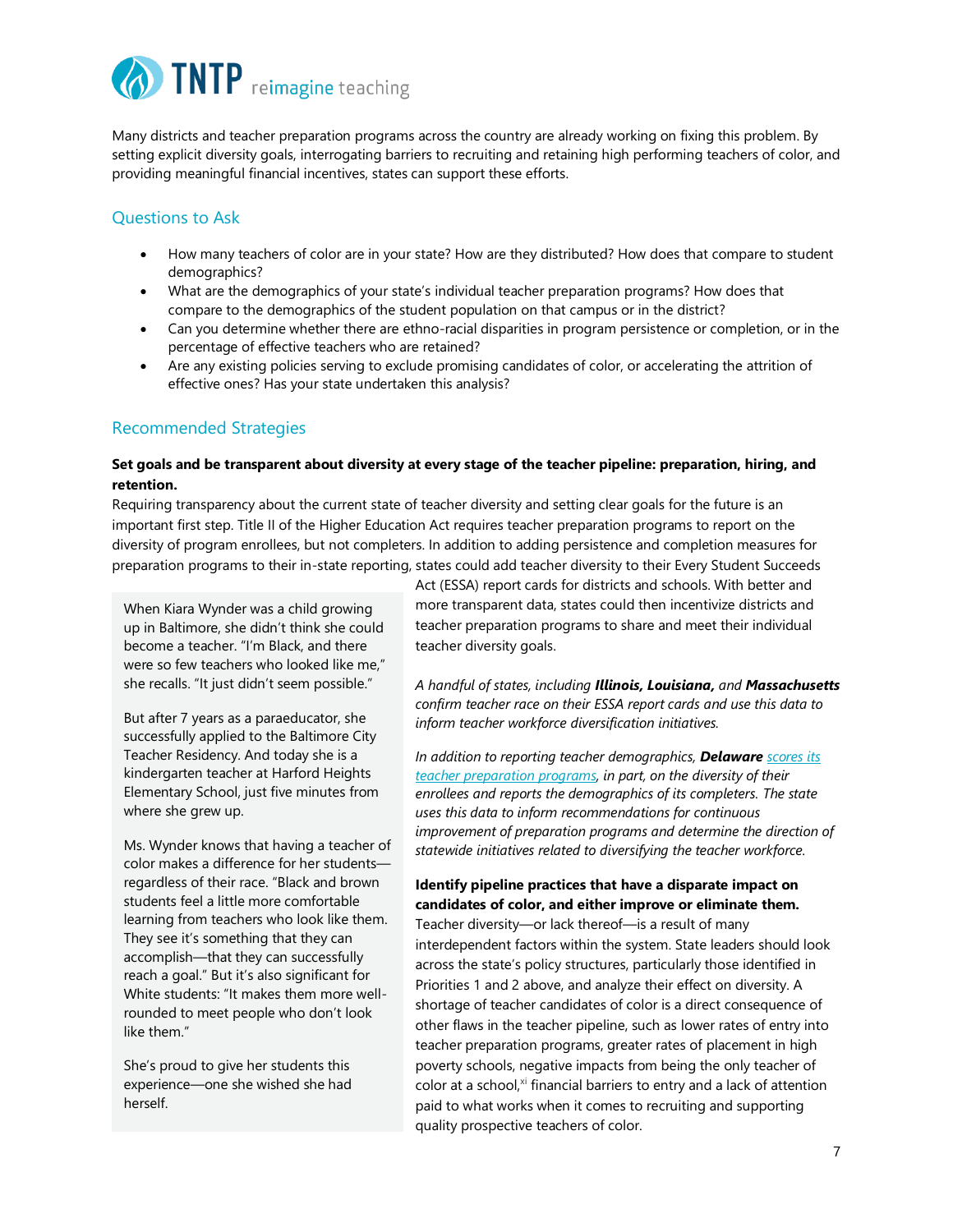

*Massachusetts i[s researchi](http://www.doe.mass.edu/educators/equitableaccess/plan.pdf)ng the impact of teacher preparation program policies and practices on teacher diversity as part of its Department of Education Equity Plan. They ar[e aggregating and sharing data and](http://www.doe.mass.edu/teach/MAlocalModels.html) best [practices](http://www.doe.mass.edu/teach/MAlocalModels.html) on how individual districts are employing more inclusive practices to ensure the teacher workforce more closely mirrors the diversity of the state's student populations. The Department's strategic plan also includes [a Teacher Diversification Pilot Program](http://www.doe.mass.edu/grants/2019/216/) that names and works to combat challenges that impact the diversity of the teacher workforce across Massachusetts.* 

#### **Provide financial incentives for recruiting and retaining teachers of color, and ensure they are large enough to have a meaningful impact.**

Most of the states we reviewed have programs in place to offer financial incentives to increase diversity or specific high-need placements, including scholarships, loan forgiveness, stipends, and bonuses. This matters because teachers of color are more likely than their White peers to graduate college with student debt and more likely to borrow money to continue their education,<sup>xii</sup> exacerbating the effect of low salaries relative to other professions with a similar education requirement. Further, research demonstrates that moderate to large incentives have been effective at recruiting new candidates to the profession, retaining them, and encouraging them to work in high-need schools they had not previously considered.<sup>xiii</sup>

*In Illinois, the [Minority Teachers of Illinois \(MTI\) Scholarship Program](https://www.isac.org/students/during-college/types-of-financial-aid/scholarships/minority-teachers-of-illinois-mti-scholarship-program.html) is designed to intentionally support students of color who want to become educators, and there are [multiple grant and loan forgiveness](https://www.isac.org/isac-gift-assistance-programs/MTI-scholarship/media/CMPTEACHIFTC.pdf)  [opportunities](https://www.isac.org/isac-gift-assistance-programs/MTI-scholarship/media/CMPTEACHIFTC.pdf) for prospective teachers that can be combined.*

*The Arkansas [Geographical Critical Needs Minority Teacher Scholarship Program](https://static.ark.org/eeuploads/adhe/14_-_ARKANSAS_GEOGRAPHICAL_CRITICAL_NEEDS_MINORITY_TEACHER_SCHOLARSHIP_PROGRAM.pdf) is offered to teacher candidates of color enrolled in in-state preparation programs who commit to teaching in the Delta or other geographical regions facing a critical shortage of teachers. The state also publishes [an annual report](https://eis.ade.arkansas.gov/eppr/docs/Other/2019%20Minorities.pdf) describing the strategies each preparation program has in place to increase the diversity of their teacher candidates, as well as the numbers who enter and persist in targeted recruitment and scholarship programs.*

# **Now What?**

As we've described above, states have an important role to play in improving and developing their teacher workforce. Though policies related to teacher preparation and certification can seem esoteric and technical, their impact on educators and students is very much real. We hope that state leaders will critically examine these policies and help to give every student in every classroom access to a great teacher. We also know that there are many states making progress in this area, so if there are other examples of strong policies we should highlight, please don't hesitate to [contact us.](https://tntp.org/#contact)

*This issue brief was written with the generous support of the Houston Endowment, Joyce Foundation, and the Michael & Susan Dell Foundation.*